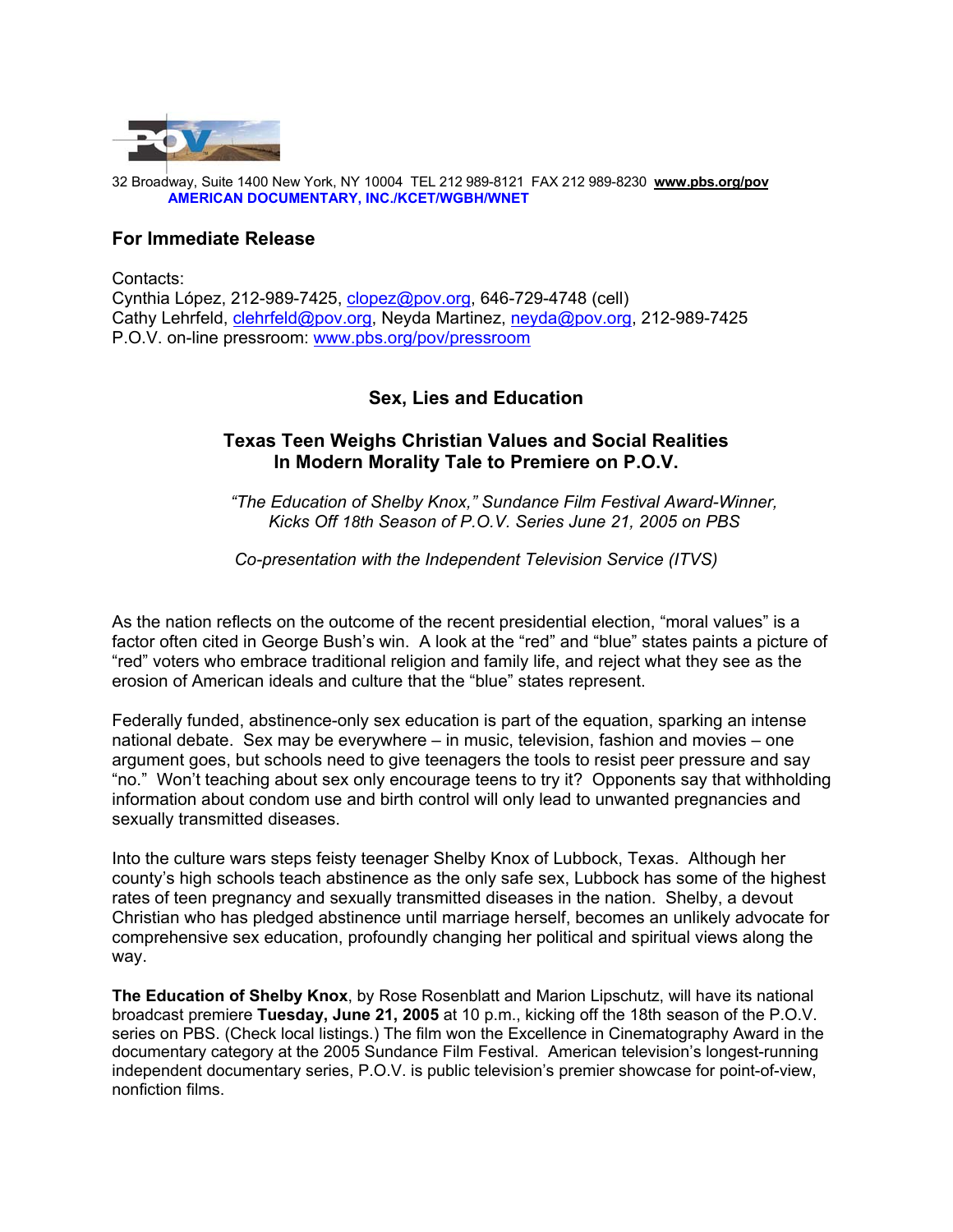Texas public schools have had abstinence-only sex education since 1995, when then-governor George W. Bush signed a law making Texas the third state to follow the curriculum. The "abstinence-only" initiative gained national attention in 1996 when President Clinton enacted landmark welfare reform that included grants for abstinence programs. In November 2004, Congress included more than \$131 million for abstinence programs in a spending bill, an increase of \$30 million but about \$100 million less than President Bush requested. A national evaluation of abstinence programs has been delayed, and is expected in 2006.

In the fall of 2001, Shelby, then a 15-year-old high school sophomore, budding opera singer and politically conservative Southern Baptist, joined the Lubbock Youth Commission, a group of high school students empowered by the mayor to give Lubbock's youth a voice in city government. "We get no [sex] education at all in school," says Shelby in **The Education of Shelby Knox**. "Maybe twice a week, I see a girl walking down the hall pregnant. . . . It's part of normal life at my school. If a student asks a teacher about sex, the teacher by policy is required to answer with 'Abstinence is the only way to prevent STD's and teen pregnancy.' . . . If they don't, they're in danger of losing their job."

Shelby attends a youth assembly called Love, Sex and Dating, held by charismatic local pastor Ed Ainsworth. "If they say there's no information at all in the schools, then they haven't listened to me," he says. "Safe sex? You have been lied to, kids," he tells them, warning them not to get hurt "physically, mentally, emotionally, and financially" by being sexually active. Ainsworth's seminar, with its religious references excised, is also given in 200 Texas junior high schools as part of a national movement called "True Love Waits," which claims 2.4 million teen "pledgers" since 1993. Shelby links hands with the other teens, promising before her parents and God, "On my wedding night, that night will be my first time."

Although committed to her personal vow, Shelby is not convinced that Ed Ainsworth's lectures constitute real sex education. "Every time we said we wanted sex ed, everyone said 'Sex Ed' was already doing it, but he's really doing something very different." The Youth Commission decides to fight for comprehensive, fact-based sex education in the town's public schools. Shelby takes up the campaign with missionary fervor and runs for "mayor" of the Youth Commission, but another teen, Corey Nichols, wins and she is devastated.

Two distinctly different personalities, Corey and Shelby spend the next year trying to advance their cause of comprehensive sex ed while attempting to outdo one another. As they bicker through a range of activities, Shelby increasingly defines herself as a hot-tempered activist. Corey, in contrast, emerges as the diplomat, a politician in the making who sees no good in confrontation, insisting instead on compromise.

Shelby finds herself in a difficult position on the home front, too. Her parents are supportive, but they are also concerned about the stress the campaign is putting on her, and by Shelby's increasingly liberal attitudes. When they suggest she quit the commission, Shelby explodes, "I'm not dropping out. . . . I have power there."

On the public level, the youth group is getting extensive media coverage but little attention from school officials. After repeated requests, the school board finally allows them to present their recommendations. Although the school board listens, the members are not persuaded, and it becomes clear that the district will continue to implement its abstinence-until-marriage sex education in the city's high schools. Again, Shelby refuses to give up.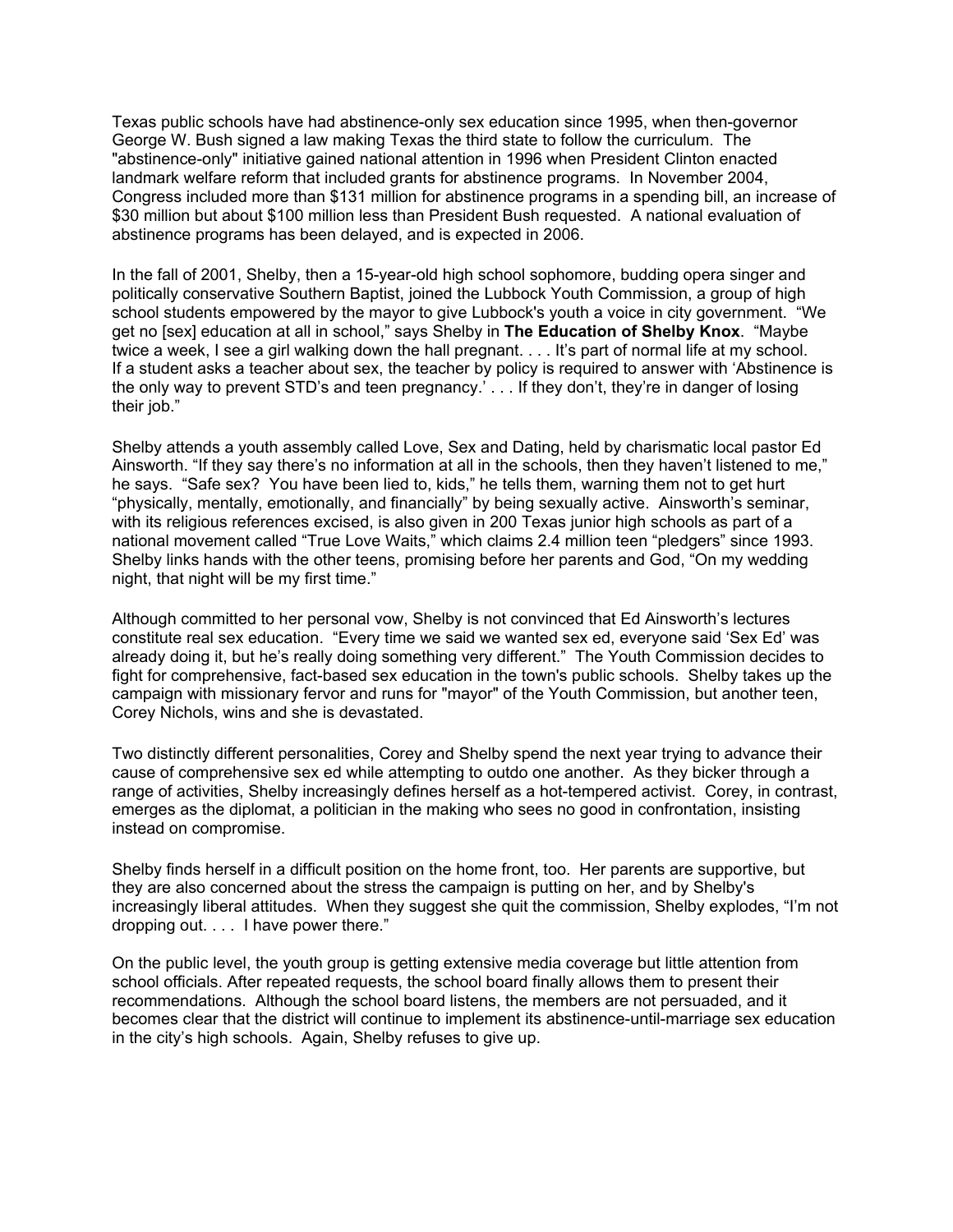Shelby now allies herself with a group of gay students who have been denied the right to form a gaystraight alliance in school, feeling it will galvanize her campaign. This is not a fight that Corey and the kids on the commission, afraid of adding more controversy to their already contentious agenda, want to join. Soon after, the mayor of Lubbock announces that he is considering doing away with the youth commission because of a city budget shortfall. Corey shows his penchant for political compromise and saves the commission by agreeing to operate without funding and, in the process, abandoning the sex education campaign. An infuriated Shelby decides she can work more effectively outside "the system." Accusing Corey of betraying a cause he claimed to champion, she resigns from the commission.

By her senior year, Shelby is committed to working with the gay teens, who have decided to sue the Lubbock School Board. She has also declared herself to be a liberal Democrat, a turn that shocks her Republican parents. But when an organization whose slogan is "God Hates Fags" comes to Lubbock to protest the gay kids' lawsuit, Shelby, along with her mother, joins a counter protest, carrying a sign that reads "God Loves Everybody," and affirming a belief that will guide her into adulthood: "I think that God wants you to question," Shelby says, "to do more than just blindly be a follower, because he can't use blind followers. He can use people like me who realize there's more in the world that can be done."

Shelby is now a sophomore at the University of Texas in Austin, where she is studying political science. She continues her activism for comprehensive sex education.

**The Education of Shelby Knox** is funded by grants from the David and Lucille Packard Foundation, the William and Flora Hewlett Foundation, the Brush Foundation, the Wallace Alexander Gerbode Foundation, the Columbia Foundation, the Lalor Foundation, the General Service Foundation, the H. van Ameringen Foundation, the Playboy Foundation, the Trull Foundation, the Independent Television Service (ITVS) and American Documentary, Inc.

#### **About the filmmakers:**

Marion Lipschutz and Rose Rosenblatt are partners in Incite Pictures and Cine Qua Non. Most recently they produced *The Trenchcoat Gang* for Court TV, about the most successful bank robbers in U.S. history. In 2000, PBS's P.O.V. aired *Live Free or Die*, the story of Wayne Goldner, a doctor from Bedford, New Hampshire who was banned from teaching in his children's schools because he provides abortions. They have also produced *Fatherhood USA*, a PBS mini-series exploring contemporary fatherhood, and *The Abortion Pill*, about the history and controversy over the French drug RU486, which also aired on PBS. In addition to broadcast work they have produced videos for organizations working on a wide range of social issues.

#### **Rose Rosenblatt**

Rose Rosenblatt trained as a writer and editor, beginning with the Emmy award-winning series *Lifeline*, which aired on NBC. She wrote several National Endowment for the Humanities scripts, including *The Two Worlds of Angelita*, a dramatic film that showed at the Carnegie Hall Cinema in 1987. She edited *Mandela in America* (1990) and then launched her producing/directing career with *Rights and Wrongs* (PBS), a series chronicling human rights abuses around the world. In 1991, while editing *The Human Language*, a series on linguistics for PBS, she met and partnered with Marion Lipschutz. Rose lives with her husband in Manhattan's Tribeca neighborhood, in a loft that she did not, unfortunately, buy in 1980. Her daughter is a sophomore at Bowdoin College in Maine.

#### **Marion Lipschutz**

Beginning her career teaching video production in New York City schools and working on projects about early American cinema, Marion Lipschutz started producing and directing with the awardwinning *Hard Choices*, about a "rustbelt" steel town devastated by the closing of its local mill. After associate producing and researching series on the history of entrepreneurship and the history of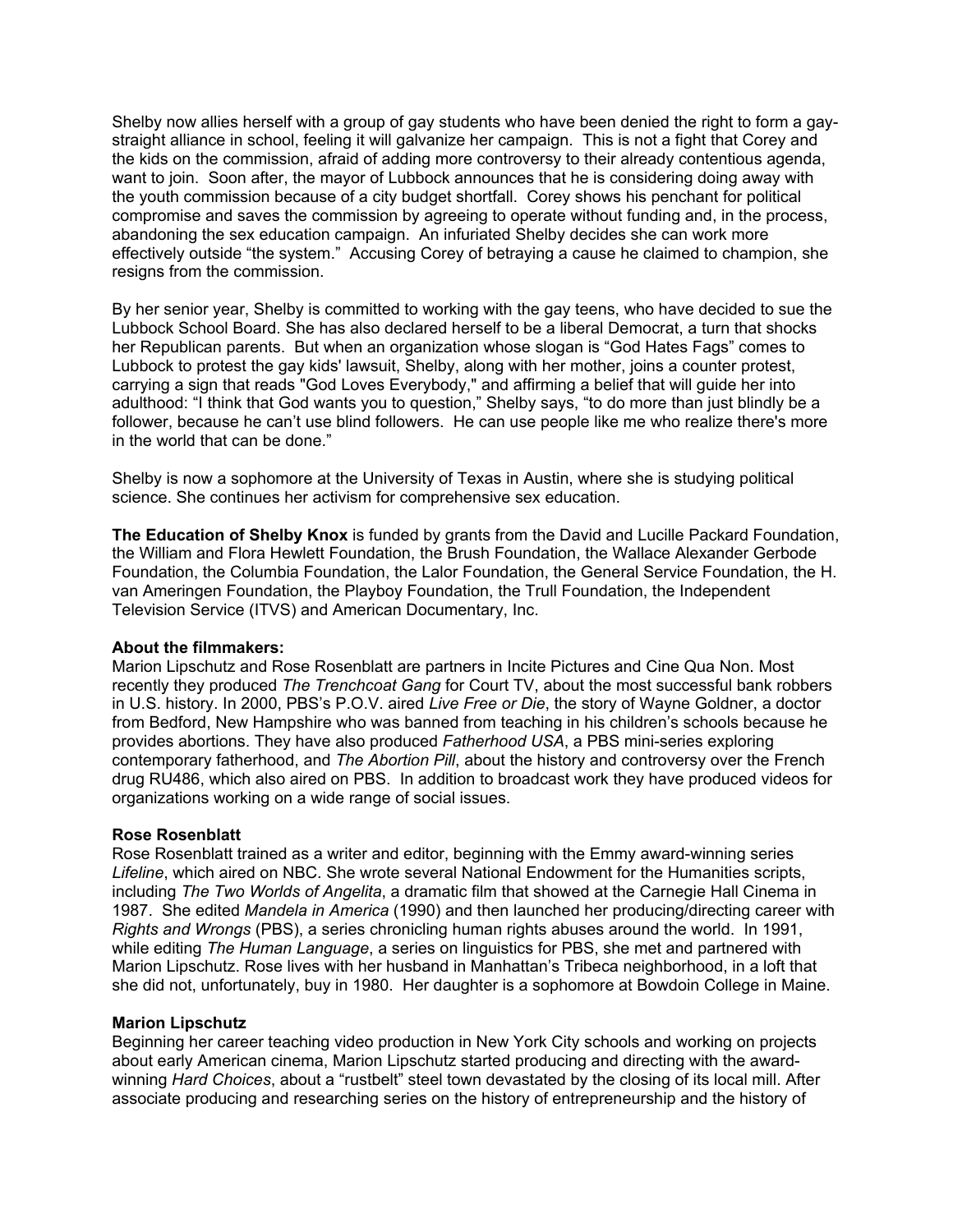early American films and a special on AIDS, she worked for HBO on several *America Undercover*  shows and the *Real Sex* series. She lives on a farm outside of New York City with her husband, two kids, a dog, two cats and two donkeys.

## **Credits:**

|                      | Executive Producers: Sally Jo Fifer, Cara Mertes |
|----------------------|--------------------------------------------------|
| Producers/Directors: | Marion Lipschutz, Rose Rosenblatt                |
| Cinematographer:     | <b>Gary Griffin</b>                              |
| Editors:             | Rose Rosenblatt, Jeremy Stulberg                 |
| Associate Producer:  | Rebecca Honig                                    |
| Composer:            | <b>Rick Baitz</b>                                |

**Running Time:** 86:46

## **Awards & Festivals:**

- Sundance Film Festival 2005 *Excellence in Cinematography Award, Documentary*
- South by Southwest (SXSW) Film Festival 2005 Audience Award
- y Full Frame Documentary Film Festival 2005, Durham, N.C. *Women in Leadership and Emerging Pictures Special Audience Awards*
- Miami Gay & Lesbian Film Festival 2005
- INPUT International Public Television Conference 2005, San Francisco
- Newport International Film Festival 2005, Newport, R.I.
- Hot Docs International Documentary Festival 2005, Toronto
- Outfest 2005, Los Angeles

## **Co-Presenters:**

# **rintvs**

Independent Television Service (ITVS) funds and presents award-winning documentaries and dramas on public television, innovative new media projects on the Web and the weekly series Independent Lens on PBS. ITVS was established by a historic mandate of Congress to champion independently produced programs that take creative risks, spark public dialogue and serve underserved audiences. Since its inception in 1991, ITVS programs have helped revitalize the relationship between the public and public television, bringing TV audiences face-to-face with the lives and concerns of their fellow Americans. More information about ITVS can be obtained by visiting [www.itvs.org.](http://www.itvs.org/) ITVS is funded by the Corporation for Public Broadcasting, a private corporation funded by the American People. **The Education of Shelby Knox** was produced in association with the Independent Television Service.



Produced by American Documentary, Inc. and entering its 18th season on PBS, P.O.V. is the first and most-awarded series on television to feature the work of America's best contemporary-issue independent filmmakers. Airing Tuesdays at 10 p.m. during the summer, and with primetime specials during the year, P.O.V. has brought over 220 award-winning documentaries to millions nationwide, and now has a Webby Award-winning on-line series, *P.O.V.'s Borders*. Since 1988, P.O.V. has pioneered the art of presentation and outreach using independent non-fiction media to build new communities in conversation about today's most pressing social issues. More information about P.O.V is available online at [www.pbs.org/pov.](http://www.pbs.org/pov)